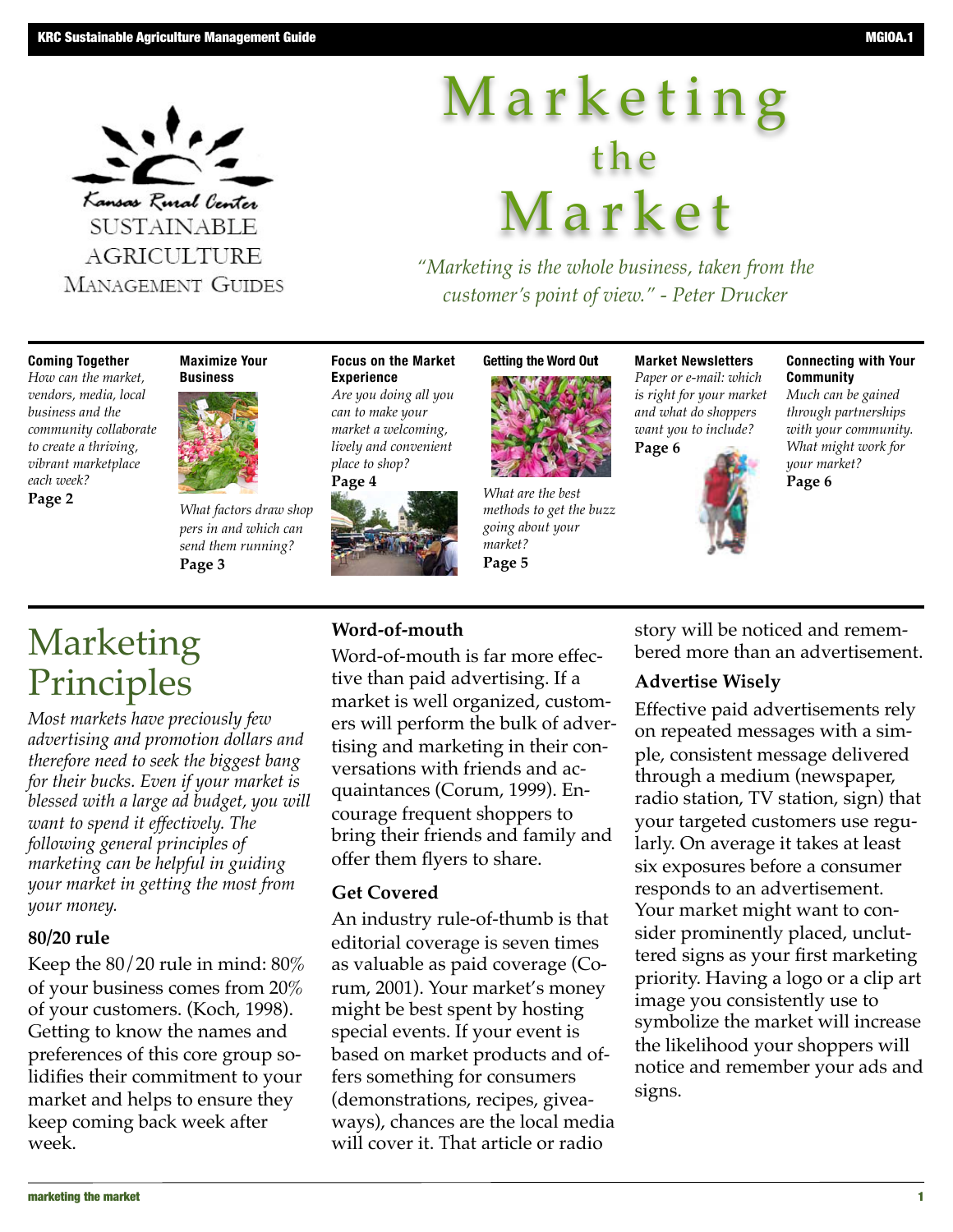

#### **WH O AR E Y O U R PA RT N E R S ?**

Farmers' markets are multi-leveled partnerships. Beginning with the farmer's connection with the land; if care is not exercised, the land may lose productivity. The vendor is in partnership with the market; and again, if care is not exercised, productivity may suffer. There are also interdependent partnerships between the market and shoppers, media, local business and the community as a whole. When we ignore anyone of connections, the market and its vendors may not achieve their potential.

Through marketing the market, many of the preceding relationships can been strengthened. When vendors make the effort to market the market as a whole (see ideas at right), the market is able to fully realize its promotions—be it special events, newsletters, media coverage or other activity.

The market can, in turn, market its vendors to a wider audience. Farmers can be profiled in newsletters and on the web, included in media kits, and celebrated in special market events. Once the community learns details about a vendor, it's more likely they will spend their dollars with that person. Markets have every reason to highlight specialty producers—they're what make the market unique.

The market and local media also have every reason to collaborate. If you are hosting a special event, that is something the community will hopefully be interested in and the media will take notice. The market can be an asset to the press, as well. By creating a media packet (see page 5) and building relationships with reporters, the market can save the day when news and story ideas are slim.

If attendance at your market is sizable, local businesses should appreciate the traffic you bring to the area. Considering approaching these businesses with ideas for cross-promotions. Ask stores to place market posters in their windows and offer to distribute store coupons good only on market day.

And finally the market's partnership with its shoppers. Convenience is the buzzword of the day—grocery stores are open 24-hours a day, carry every imaginable fruit and vegetable, and even offer complete ready-toeat meals. Are you making it as easy as possible for folks to shop with you? (see page 4)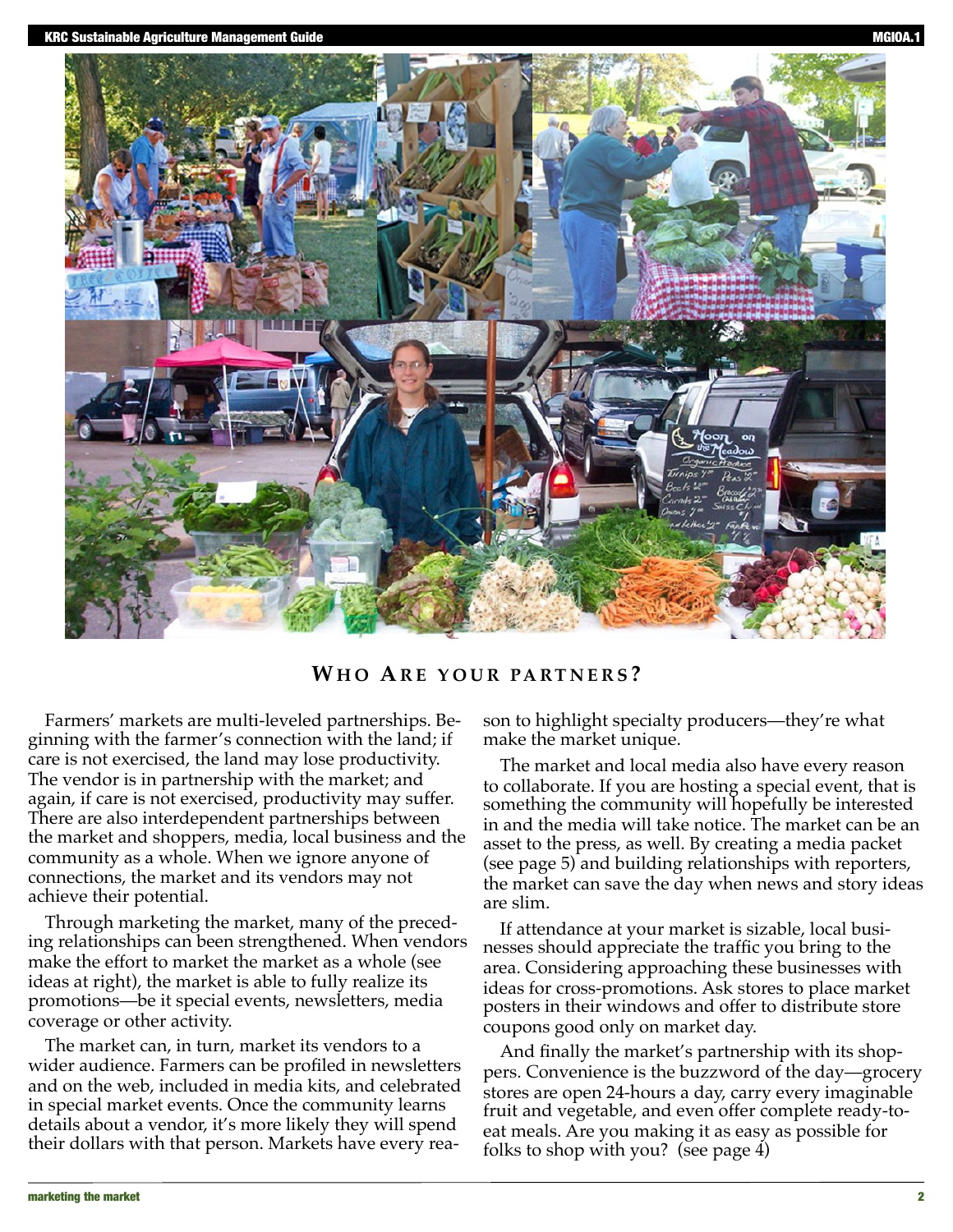

### Selling is a Job Interview

*It's true! Shoppers generally have little idea of what it takes to bring your products to market. If your product display has caught their eye, they then turn that eye on you. What image are you conveying? Like it or not, they evaluate the care you've taken with your appearance and apply that to the care you take with your product. Are you "saying" what you want people to "hear"?*

- •Remember you represent your farm
- •Offer friendly, knowledgeable service: remember names, invite them back next week
- •Aim for a short wait time; when things get busy, acknowledge those waiting
- •Be a picture of health and cleanliness
- •Go in costume if its your style and not too outrageous
- •If you aren't experiencing a comfortable atmosphere at the market, neither are your customers
- •Be enthusiastic
- •Avoid eating and smoking

### Salesmanship

*Every so often, step outside your stall. Walk the market as a shopper and evaluate what customers are drawn towards. Some vendors always attract a crowd; take time to notice what you might be able to improve about your own presentation.*

- •Keep active
- •Place your scale up front to avoid turning your back
- •Orient cover to give shade to your customers
- •Know your products: how are they grown or made; how to best store and ways to prepare them
- •Build loyalty: give some free extras for your best customers
- •Offer recipes and interesting facts
- •Give away a new offering for your shoppers to sample; ask them to come back next week with feedback
- •Notice what's already in their bags—what might you have to complement their purchases
- •Offer a sample: "Have you ever tried …" then followup with an interesting fact about the product
- •If you get a complaint comparing your price with a competitor's, respond politely with "I believe they know the value of their product."

### Stall Display

*Everyone has a personality; your challenge is to make yours come to life through your choice of colors, materials and props. Chances are someone else offers similar products and you want shoppers to notice you.*

- •Keep it high and watch it fly-your products gather more attention when your display has many levels beginning with crates raised off the ground up and ending with an element at about shoulder height
- •Restock after each rush-when things begin to look sparse, start consolidating
- •Employ color contrast to enhance eye appeal-if most of your available products are of a similar color add props or purchase a bouquet from a flower vendor
- •Use signs: farm name, state prices next to product, add product characteristics

### Vendors Marketing the Market

*Katherine Kelly and Joan Vibert, vendors at Kansas City's Brookside Farmers' Market, offer the following possibilities for vendors to contribute to the success of the market as a whole.*

- •Promote special events to customers
- •Use your personal networks to promote the market as a whole
- •Do mailings/e-mailings to your own customer listtoot not only your own horn but that of the market as well
- •Include the market in all personal business promotions: business cards, flyers, mailings
- •Encourage customers to sign-up for the market email or mailing list
- •Promote customer interactions at the market to build a sense of community
- •Involve customers in special market events
- •Recruit new vendors
- •Announce the market on your voice mail
- •Volunteer for market duties
- •Recruit customers to help with market organization, to serve on the board or to plan as specific market event
- •Ask customers to serve on the market board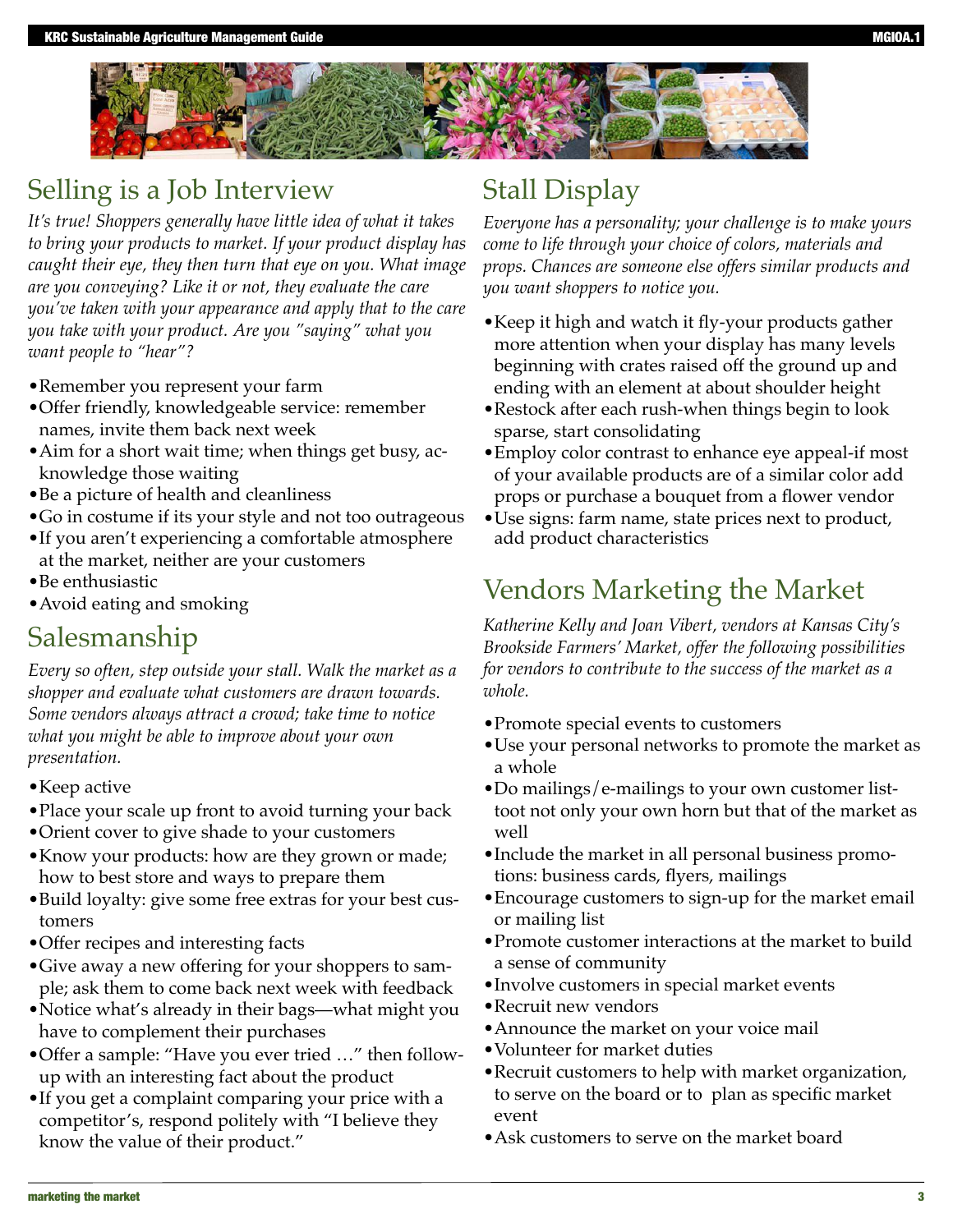

### Create a Vibrant Market Experience

*The goal is to draw as many shoppers as possible on market day. After recruiting sufficient vendors who can bring the freshest local products, you might want to focus on making the market an exciting and interesting place to be. Numerous factors can contribute to a lively marketplace including sights, sounds and aromas...*

- •Invite musicians and "pay" them a gift of market produce and products
- •Create a Chef at Market program where the chef creates dishes with market products—try to offer shoppers a sample
- •Consider activities like theater, balloons, play equipment, face painting, petting zoos for kids
- •Provide places to eat and sit along with shade
- •Invite school bands and tours
- •Explore having a market during evening-in-the park concerts
- •Host parades such as a Halloween Costume March
- •Decorate the market
- •Make whatever you provide beautiful … bouquet for restroom … nice seating
- •Recognize that aromas of ready to eat foods such as BBQ or sausage biscuits are a big draw
- •Provide a "Community Booth" for local not-for- profits to share information with the community

# Serve Convenience

*While farmers' markets may have the highest quality products available in town, our shoppers are accustomed to all the conveniences of the modern grocery store. Consider if your market is doing all it can to address the following issues:*

- Convenient hours
- Ample, close parking
- Manageable packages
- Assistance with carrying large purchases
- Shade and shelter
- Eliminate congested areas
- Accessible for the elderly
- Tasty breakfast with a place to sit, eat and talk
- •Clean, accessible restrooms

## Signs and Banners

*Signs and banners can be significant investments for a market. If designed with care and sited well, they can also be invaluable marketing tools in informing passersby of your locations, days and hours of operation. Working with a professional increases your odds of crafting durable, effective and attractive products. Keep the following in mind when creating your next sign or banner:*

- •Use a simple, consistent logo or image
- •Use an easy to read font
- •Present information in a clear, logical sequence
- •Overload them too early with too many messages and they will give up
- •Confuse them and they will ignore the message
- •On market days, utilize yard-type signs at key intersections to guide customers
- •Consider seeking sponsors

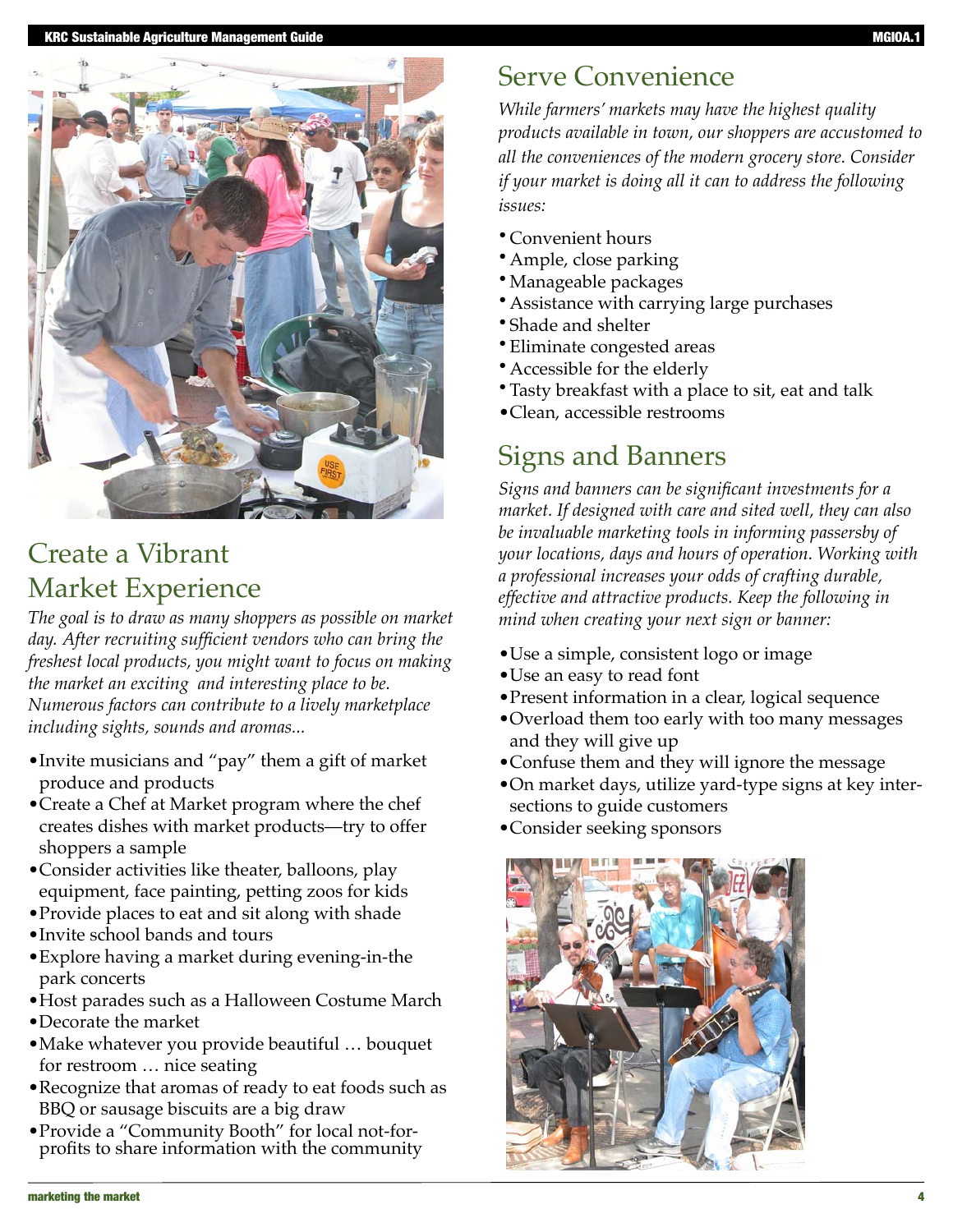



# Getting the Word Out

*Your market's atmosphere is vibrant and much thought has been given to the needs of your customers. Now it's time to focus on letting your community know who and what can be found at your market. Studies show that your best avenues to achieving this goal are word of mouth and media coverage. While advertising can be effective, it requires a significant advertising budget—on average it takes at least six exposures before a consumer responds to an advertisement.*

### Media Promotion

- •Prepare a preseason press kit that includes information about the upcoming season-dates, locations, hours, a list of market products, a chart outlining when fruits and vegetables are in season, a schedule of special events as well as a short history of the market and a few vendor profiles
- •Follow up with a phone call
- •Submit a great photo
- •Send out press releases for special events or when key crops (sweet corn, tomatoes, peaches) come into season
- •Take time to build relationships with key media personnel-find out if the food section editor is interested in a recipe of the week, see if the garden writer needs leads on the new and hot perennials.
- •When someone from the media contacts you offer, "How may I help you?" and be sure to follow through with requests, promote creative story angles and upcoming special events
- •Take advantage of community calendar listings in newspapers, on radio stations and websites
- •Send a gift basket to the editor (check first, some companies don't allow this)
- •Acknowledge coverage by sending a thank you or bouquet

### Word of Mouth Advertising

- •Consistently satisfy customers-they will rave about the market to friends, family and coworkers
- •Turn core customers into ambassadors-ask if they would share flyers with friends and coworkers
- •Reward bringing a friend-every time they bring someone new, enter them into a monthly market basket drawing
- •Consider selling T-shirts, caps, tote bags—they are great walking billboards for the market
- •Solicit letters to the editor from your shoppers, nutritionist, and others that recognize the benefits of local agriculture

### Participate in Community Events

- •Create a promotional display for your market to exhibit during garden and home shows and health fairs—don't forget to have flyers about the upcoming season to hand out
- •Enter a market theme float in parades
- •Create a produce display for the county fair
- •Offer to read an agriculture-themed book during story time at your public library, local bookstore or school classroom